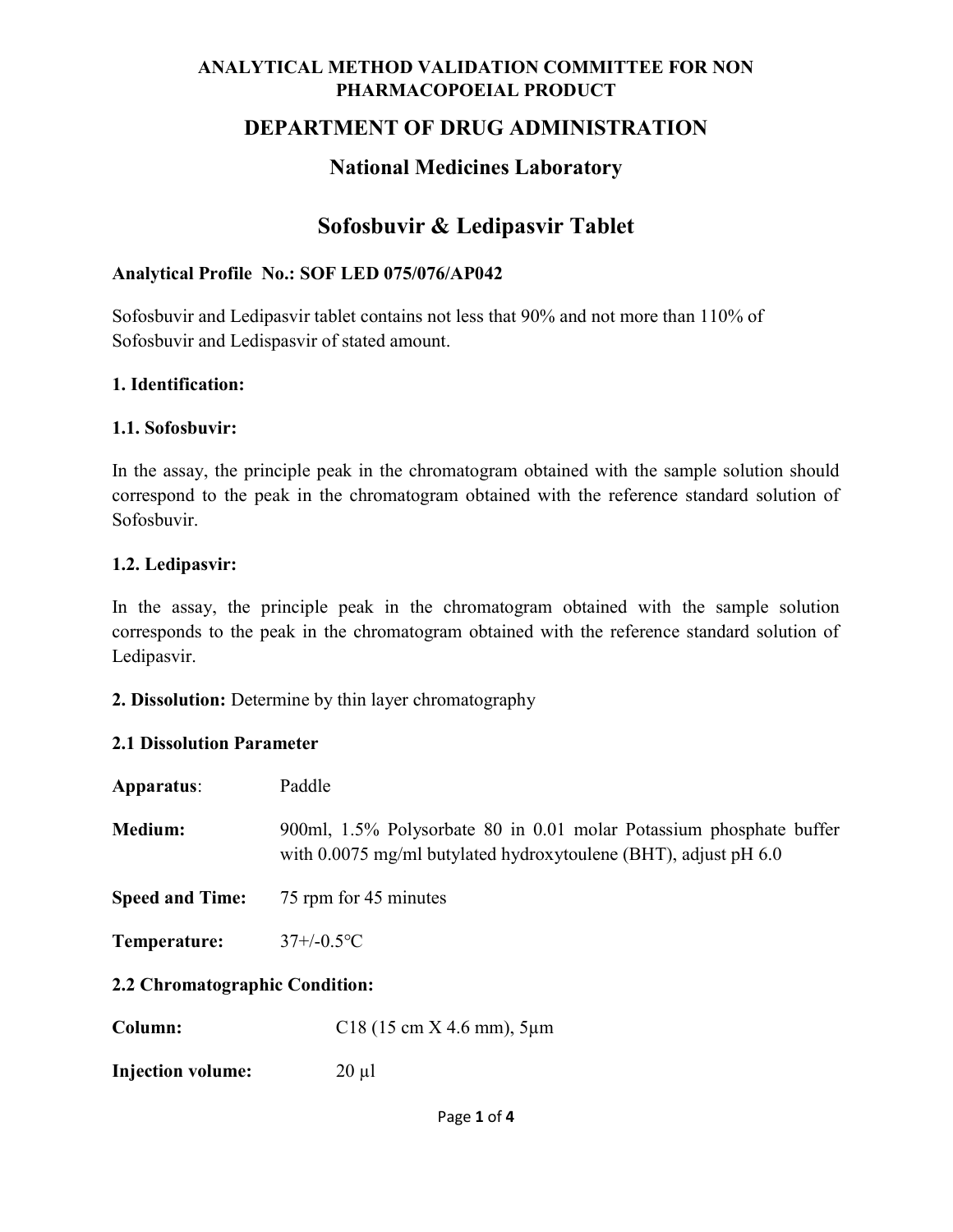## DEPARTMENT OF DRUG ADMINISTRATION

## National Medicines Laboratory

| <b>Flow rate:</b>          | $1.0$ ml/min                                                                     |  |
|----------------------------|----------------------------------------------------------------------------------|--|
| Wavelength:                | $245 \text{ nm}$                                                                 |  |
| <b>Column temperature:</b> | $30^{\circ}$ C                                                                   |  |
| Detector:                  | UV                                                                               |  |
| <b>Mobile Phase A:</b>     | Acetonitrile                                                                     |  |
| <b>Mobile Phase B:</b>     | 0.01N dibasic sodium phosphate buffer, adjust pH to 6.5 with phosphoric<br>acid. |  |

Solvent Mixture: Acetonitrile: Mobile phase B (65:35)

| Time<br>(min) | <b>Mobile Phase A</b><br>$(^{0}/_{0}$ v/v) | <b>Mobile Phase B</b><br>$(*\times 0)$ |
|---------------|--------------------------------------------|----------------------------------------|
|               | 10                                         | 90                                     |
| 14            | 90                                         | 10                                     |
| 15            | 10                                         | 90                                     |
| 20            | 10                                         | 90                                     |

Gradient programme using the conditions given below:

### 2.3 Test Solution:

Withdraw a suitable volume of medium and filter. Dilute 5 ml of the filtrate to 10ml with solvent mixture. Filter it through 0.2-micron membrane filter.

### 2.4 Reference Solution:

Weigh and transfer 44.4 mg of Sofosbuvir WS & 10mg of Ledipasvir WS (20mg with copovidone 1:1) in 100 ml volumetric flask. Add 70ml of solvent mixture, sonicate to dissolve and make up to the mark with same solvent. Further dilute 5ml of this solution to 10ml with dissolution medium. Filter it through 0.2 micron membrane filter.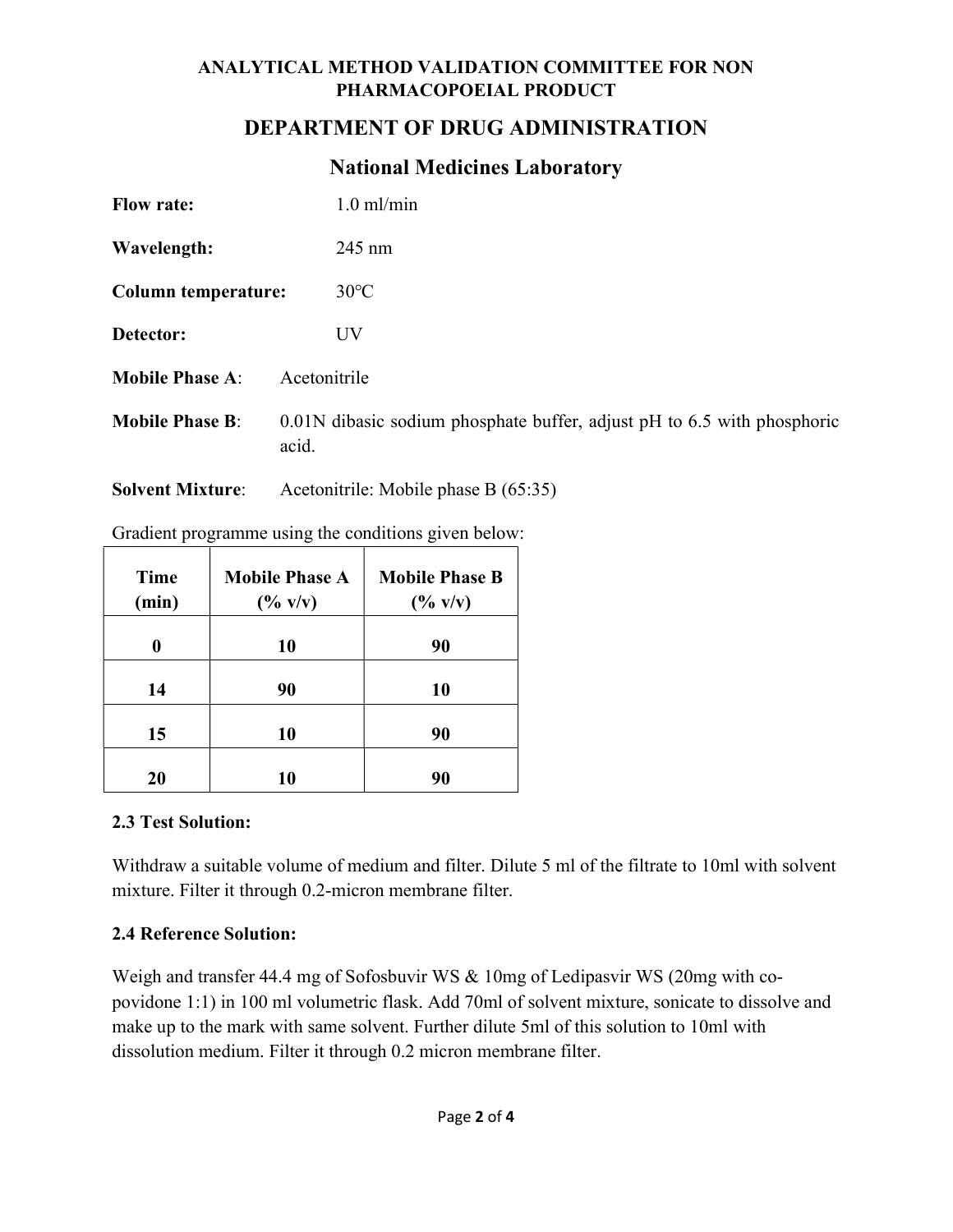## DEPARTMENT OF DRUG ADMINISTRATION

## National Medicines Laboratory

#### 2.5 Procedure:

Inject the reference solution. The test is not valid unless the column efficiency is not less than 2000 theoretical plates. The tailing factor is not more than 2.0 and the relative standard deviation for replicate injections in not more than 2.0%.

Inject test solution, measure the peak responses.

Calculate the percent release of Sofosbuvir and Ledipasvir.

#### 2.6 Limit:

D. NLT 75% of the stated amount

3. Assay: Determine by thin layer chromatography

#### 3.1 Chromatographic Condition:

| Column:                                                              |                                                      | C18 (25 cm $X$ 4.6 mm), 5 $\mu$ m |  |  |
|----------------------------------------------------------------------|------------------------------------------------------|-----------------------------------|--|--|
| <b>Injection volume:</b>                                             |                                                      | $10 \mu l$                        |  |  |
| <b>Flow rate:</b>                                                    |                                                      | $1.0$ ml/min                      |  |  |
| Wavelength:                                                          |                                                      | 247 nm                            |  |  |
| Detector:                                                            |                                                      | UV.                               |  |  |
| <b>Column Temperature:</b>                                           |                                                      | $30^{\circ}$ C                    |  |  |
| <b>Mobile Phase:</b>                                                 |                                                      |                                   |  |  |
| A mixture of 45 volumes of Solution A & 55 volumes of Solution B, pH |                                                      |                                   |  |  |
| adjusted to 2.0 with Triethylamine.                                  |                                                      |                                   |  |  |
|                                                                      |                                                      |                                   |  |  |
| <b>Solution A</b>                                                    | 0.5ml trifluoroacetic acid in 1000ml of acetonitrile |                                   |  |  |
| <b>Solution B</b>                                                    | 0.5ml trifluoroacetic acid in 1000ml of methanol     |                                   |  |  |
|                                                                      |                                                      | Page 3 of 4                       |  |  |